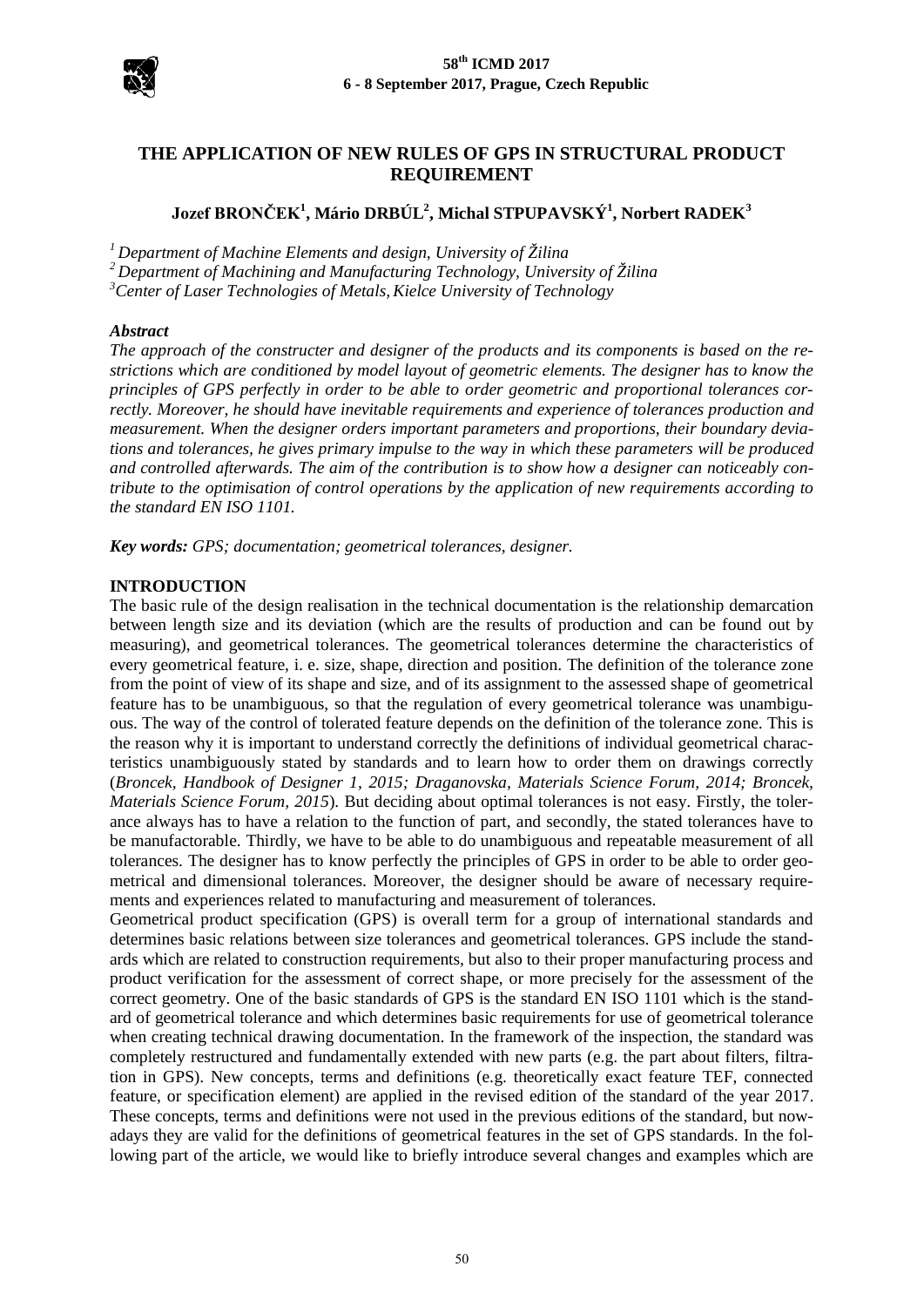

included in this standard and which are related mainly to its application when ordering geometrical tolerances on drawings.

The main changes introduced by the standard EN ISO 1101 are:

- Tools for a specification of the tolerated feature filtration have been added and a line type for an illustration has been selected.
- Tools for tolerance of associated features have been added.
- Tools for shape characteristics specification by determination of referential feature and specified parameter assignment have been added.
- Tools which specify restrictions of the tolerance zone have been added.

The aim of the contribution is to show how a designer can noticeably contribute to the optimisation of control operations by the application of new requirements according to the standard EN ISO 1101.

## **MATERIALS AND METHODS**

The GPS specification for GPS characteristics has to be stated in the technical documentation of a product. The GPS characteristics enable the determination of the deviations (of texture, shape, orientation and location) and the proportions having regard to the ideal features. The deviations of texture and shape are determined from one non-ideal feature. The deviations of orientation and location are situational characteristics which are determined from two non-ideal features. The proportion is a proper characteristic which is determined from one non-ideal feature. Figure 1 shows the GPS characteristics of shape for plane surface. The shape of characteristic is expressed as basic characteristic which is a situational characteristic between non-ideal feature and ideal feature, i. e. maximal distance between the smoothed feature and the plane.



**Fig. 1** Example of determining GPS characteristics

The workpiece or feature is to be considered acceptable/good when the specification is fulfilled. Only that which is explicitly required in the technical product documentation shall be taken into account. The actual GPS specification stated in the technical product documentation defines the measurand. On a drawing, the geometrical tolerances are indicated in a tolerance indicator (tolerance frame vertically divided into two or more parts). The data in the tolerance frame are always ordered from left to right and the content of individual parts is explained in Figure 2.



**Fig. 2** Example of data arrangement in tolerance indicator

Table 1 shows the tolerance features which can be used in the second part of the tolerance indicator, in a different grouping and order for a zone, for a tolerated feature and characteristic. All specification features are optional besides those of them which determine the width of the tolerance zone. In the following part of the article, we briefly state the analysis of certain requirements which are used to control specific functions of the products. Filter specification stated in the part of the tolerance indica-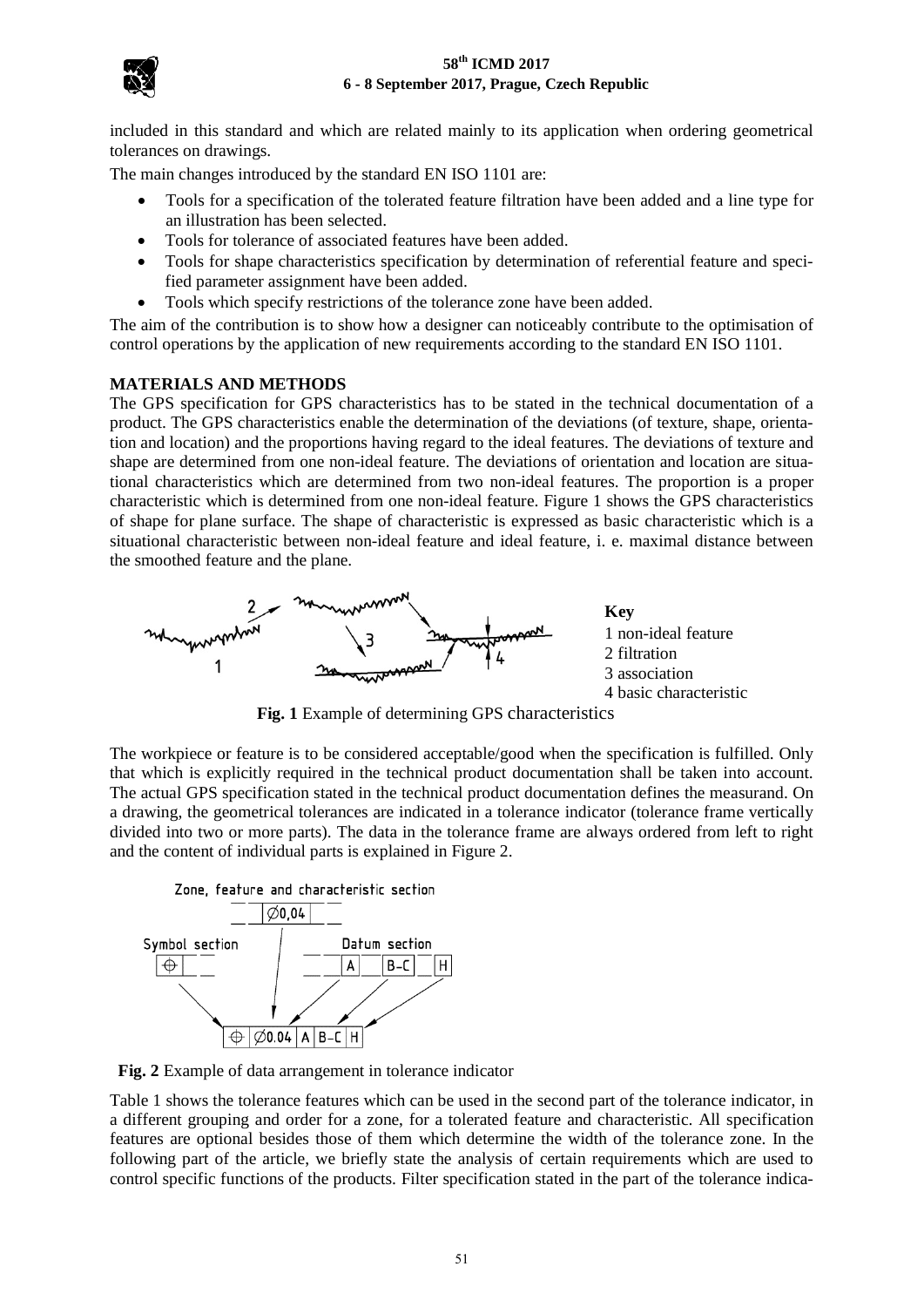

tor is optional specification feature. The ordering of the filtration of tolerated feature is marked by specification combination which is composed of two elements. The first element of the order marks the type of the specified filter and the second element contains the nesting index, value of boundary wavelength *λ*c or filter characteristics. The boundary wavelength *λ*c and the filter type describe the features of the filter (characteristics of the filter or transfer function).

**Tab. 1** Specification elements in the tolerance zone, feature and characteristic section of tolerance indicator [1]

| Tolerance zone |                     |             |                     |           | Tolerance feature |                   |                          |                               | Characteristic |              |                                               |
|----------------|---------------------|-------------|---------------------|-----------|-------------------|-------------------|--------------------------|-------------------------------|----------------|--------------|-----------------------------------------------|
| Shape          | Width and<br>extent | Combination | Specified<br>offset | Constrain | type<br>Filter    | indices<br>Filter | Associated<br>toleranced | Derived<br>feature<br>feature | Association    | Parameter    | condition<br>state<br>Material<br><b>Tand</b> |
| $\phi$         | 0.02                | CZ          | $UZ+0,2$            | <b>OZ</b> | G                 | 0.8               | C                        | $^\circledR$                  | C CE CI        | $\mathbf{P}$ | M)                                            |
| $S\phi$        | $0.02 - 0.01$       | SZ          | $UZ-0,3$            | <b>VA</b> | S                 | $-250$            | ⊙                        | ℗                             | G GE GI        | V            | (L)                                           |
|                | 0.1/75              |             | $UZ+0.1:+0,2$       | $>$ <     | Etc.              | $0.8 - 250$       | $^\circledR$             | $\circled{P}_{25}$            | X              | T            | ®                                             |
|                | 0.1/75x75           |             | $UZ+0.1:-0,3$       |           |                   | 500               | (T)                      | ®<br>$32 - 7$                 | N              | Q            | (F)                                           |
|                | $0.2/\phi 4$        |             | $UZ-0.1:-0.3$       |           |                   | $-15$             | (X)                      |                               |                |              |                                               |
|                | $0.2/75x30^{\circ}$ |             |                     |           |                   | $500 - 15$        |                          |                               |                |              |                                               |

According to the norm ISO 16610-21, the boundary wavelength represents 50% of the transfer characteristic. It means that the value of depicted frequency is considered to be permeable for boundary wavelength exactly 50%. The difference is principally given by 3 different characteristics of the filter, i.e. the bottom permeability, the top permeability and the filter permeability band. When we want to measure a shape, we use mainly the filtration with the bottom. The transmission band (band pass filter) has to be marked by the basic length of filters (in mm) which are separated by a hyphen "-". For the same filter type (G- Gauss' filter) a long-wave pass filter 0,25 is written first and then short-wave pass filter 8 is written afterwards (Figure 3). The tolerated features are all lines at the surface which are parallel to the datum A.





**Fig. 3** Example of the specification for geometrical shape deviation – linearity with the given band pass filter for a filter type – Gaussian filter

**Fig. 4** Example of the specification of linearity tolerance zone when using long-wave spline filter

The example of the collinearity tolerance zone order when using long-wave spline filter is visualized on Figure 4. The specification S in the part of the tolerance indicator indicates that the spine filter is ordered. The value 0,25 represents the bound 0,25 mm. We are talking about a long-wave pass filter, because the hyphen "-" follows the value. While using this filter, the wavelengths shorter than cut-off value are removed. This is the reason why the specification refers to the feature which has been fil-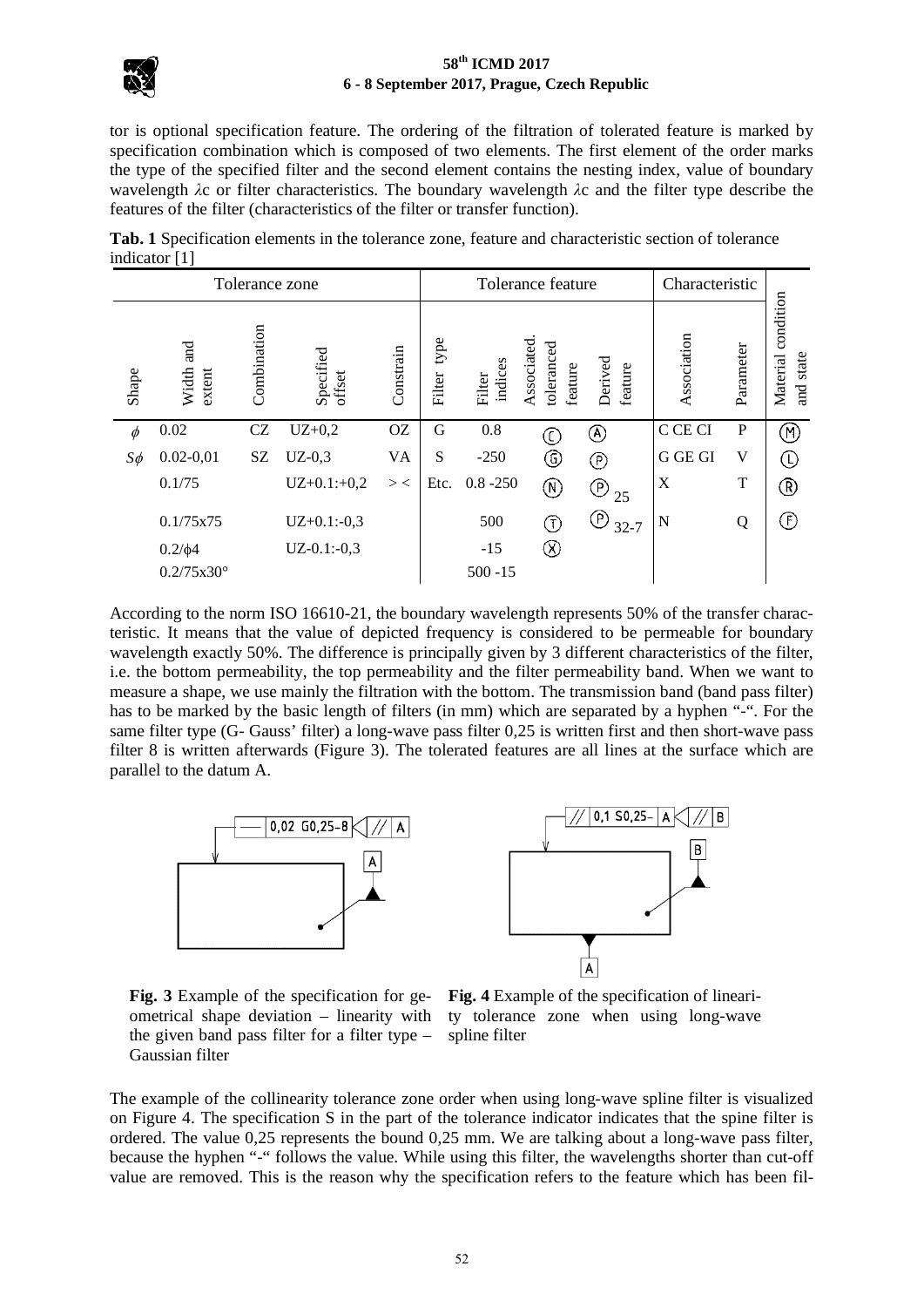

tered with a 0,25 mm long wave spline filter. The plane cross point indicator placed beside the tolerance indicator marks, that the specification is related to the line features parallel to the datum B. It means that every individual filtered line has to be parallel to the datum A and has to be located in the tolerance zone defined as the space between two lines 0,1 mm apart. The nesting index for open features, e. g. straight line, plane, cylinder in an axial direction, is stated in mm. The nesting index for closed features, e. g. cylinder in a peripheral direction, is stated in UPR – undulations per revolution. The units shall not be indicated.

Figure 5 shows the example of the specification for shape geometrical deviation – circularity. The specification G in the tolerance indicator element marks that ordered Gaussian filter and indication N determine the specification of the smallest circumscribed referential element/feature. The tolerated feature is considered to be closed and nesting index is stated in the values of UPR (undulation per revolution), because we are talking about the circularity specification. The value of 50% stands for 50% UPR and because a hyphen "-" follows the value UPR and it is a long-wave pass filter which removes short wavelengths (higher UPR numbers). This is the reason why the specification order is related to the feature which has been filtered with the help of 50 UPR Gaussian long-wave pass filter. The notation in the tolerance indicator element shows that every individual filtered circumferential profile line has to be located in the tolerance zone defined as the space between two concentric circles with 0,02 mm radius difference.

When we order the requirement for the feature which is open in two directions, e. g. a plane, we can order filters (various) for each direction. The plane cross-line indicator for a direction mark, in which the first stated filter should be used, is stated as the tolerance indicator. In order to separate two filter indications "x" is used. The second filter, which is related to the closed feature, is applied in the perpendicular direction to the first filter direction. For the function which is open in one direction and closed in the second direction, e. g. cylinder, the filter indicator for open direction has to be directed before filter indicator determined for the closed direction.



shape geometrical deviation – roundness specification

**Fig. 5** Example of a specification for **Fig. 6** Example of shape geometrical deviation specification – cylindricity specification

Figure 6 shows the example of the specification of shape geometrical deviation – cylindricity specification which is related to the profile point height (indicator P) in regard to the referential cylinder. The referential cylinder is associated by the method minimax (indicator C – Chebyshev) after the application of a long-wave spline filter with boundary values 0,25 mm in the axial direction and 150 UPR in the circumferential direction.

In the mechanical engineering enterprises, there is a standard requirement that the constructional solution has to be appropriate even from the technological point of view. Analogically, the requirement on the metrologicality of the construction should be applied to the construction, too. It means that the measuring operations when the quality control are realisable and appropriate from the point of view of the accuracy of the measurement and from the economical point of view. The designer can considerably contribute to the optimisation of the control operations by applying new requirements according to the standard EN ISO 1101. The decision, which measuring method or which measuring device will be applied for the given control operation, is based on the requirements which are included in the technical (manufacturing) documentation. The way how the constructer orders important parameters and proportions, their boundary deviations and tolerances gives the primary impulse to how these parameters will be controlled (*Kohar, Communications, 2014; Fabian, Communications, 2014; Martinec,*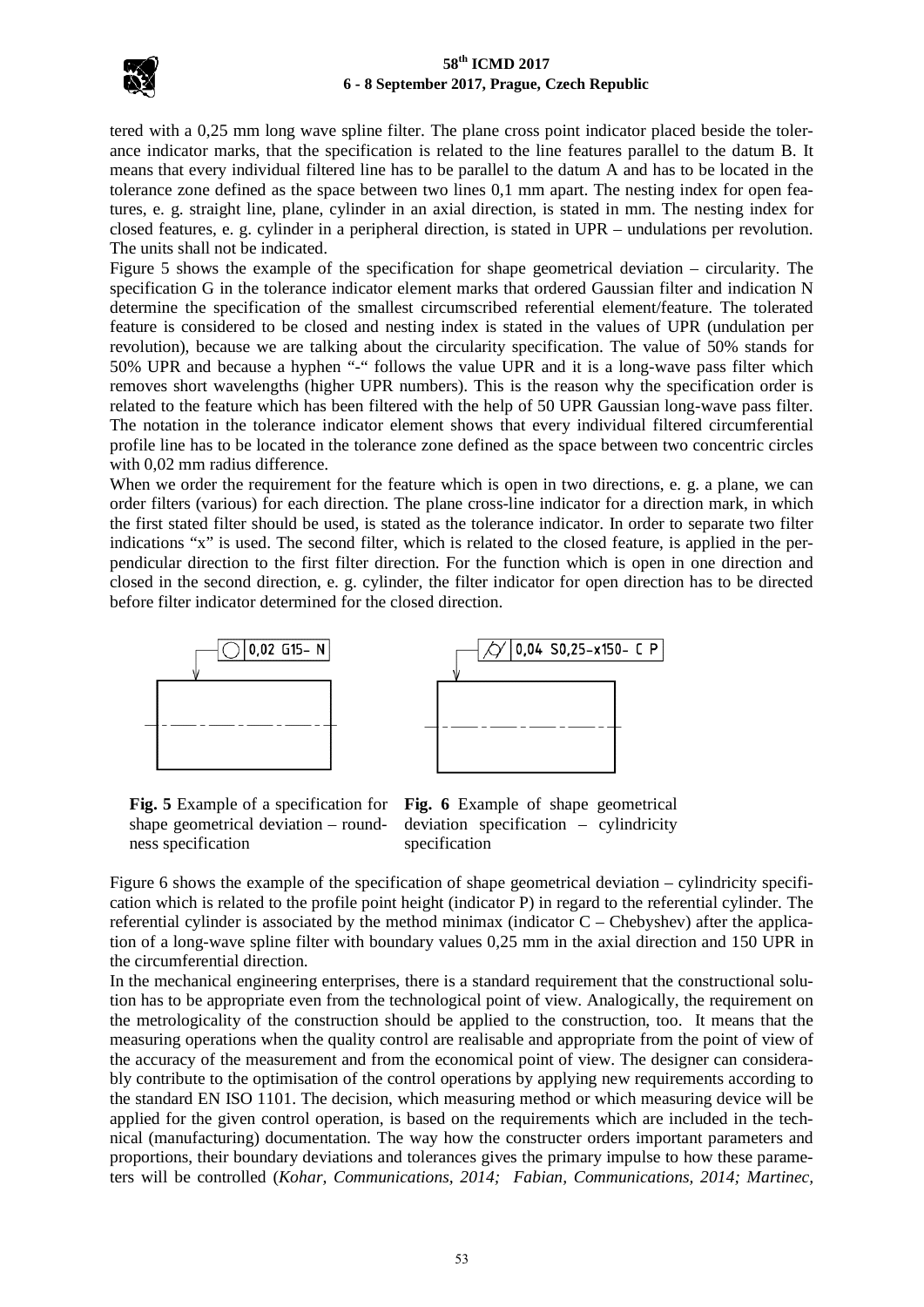

*2015; Mazinova, 2015; Stupavsky, Materials Science Forum, 2014*). This enables the designer to predetermine the form and the content of the control operations. These statements are confirmed in the following part with the help of specific example.

## **RESULTS AND DISCUSSION**

The aim of the experimental measurement was to measure and evaluate the deviation of proportions and geometrical shape deviations on a functional surface of a rotary component with the diameter  $\phi$ 46,545 mm (Figure 7). The forging made of the material 16MnCr5 is an intermediate product for the component manufacture. The surface of the component should be modified by a nitriding and shaped by grinding afterwards. The ordered tolerance of proportions – or diameter is  $\pm 0.025$  mm and shape deviation tolerance is ordered by cylindricity 0,02 mm.





**Fig. 7** The order of the proportions requirement and the specification for shape geometrical deviation - cylindricity

**Fig. 8** The picture of 3D coordinate measuring machine CMM

The experiments were realized on the 3D coordinate measuring machine (CMM) from the company Zeiss with the help of the passive scanning probe which cooperates with the software Calypso. The evaluation of the measurement results gained on the machine CMM, which were measured on the same workpiece and under the same measurement conditions, can be considerably different which depends on the use of different methods of the results evaluation of the measurement by measuring software. The external diameter was measured by continuous method by scanning of the profile surface. An ideal geometrical feature – cylinder was affiliated to the gained profile by selected approximation method.

| Name                              | dimen-<br>Actual<br>$sion$ (mm) | Nominal<br>dimen-<br>$sion$ (mm) | Difference (mm) |  |
|-----------------------------------|---------------------------------|----------------------------------|-----------------|--|
| <b>Dimension specification</b>    |                                 |                                  |                 |  |
| Cylinder diameter method GG       | 46.5204                         | 46.5450                          | $-0.0246$       |  |
| Cylinder diameter method GN (E)   | 46.5305                         | 46.5450                          | $-0.0145$       |  |
| 2-point diameter max.             | 46.5343                         | 46.5450                          | $-0.0107$       |  |
| <b>Cylindricity specification</b> |                                 |                                  |                 |  |
| Cylindricity method G             | 0.0115                          | $\Omega$                         | 0.0115          |  |
| Cylindricity method N             | 0.0122                          | 0                                | 0.0122          |  |
| Cylindricity method C             | 0.0112                          | $\theta$                         | 0.0112          |  |

The approximation methods: the smallest squares method  $- G$ , the packaging surface method  $- E$  and two-point method were used to evaluate the proportions. The proportions were removed from the ref-